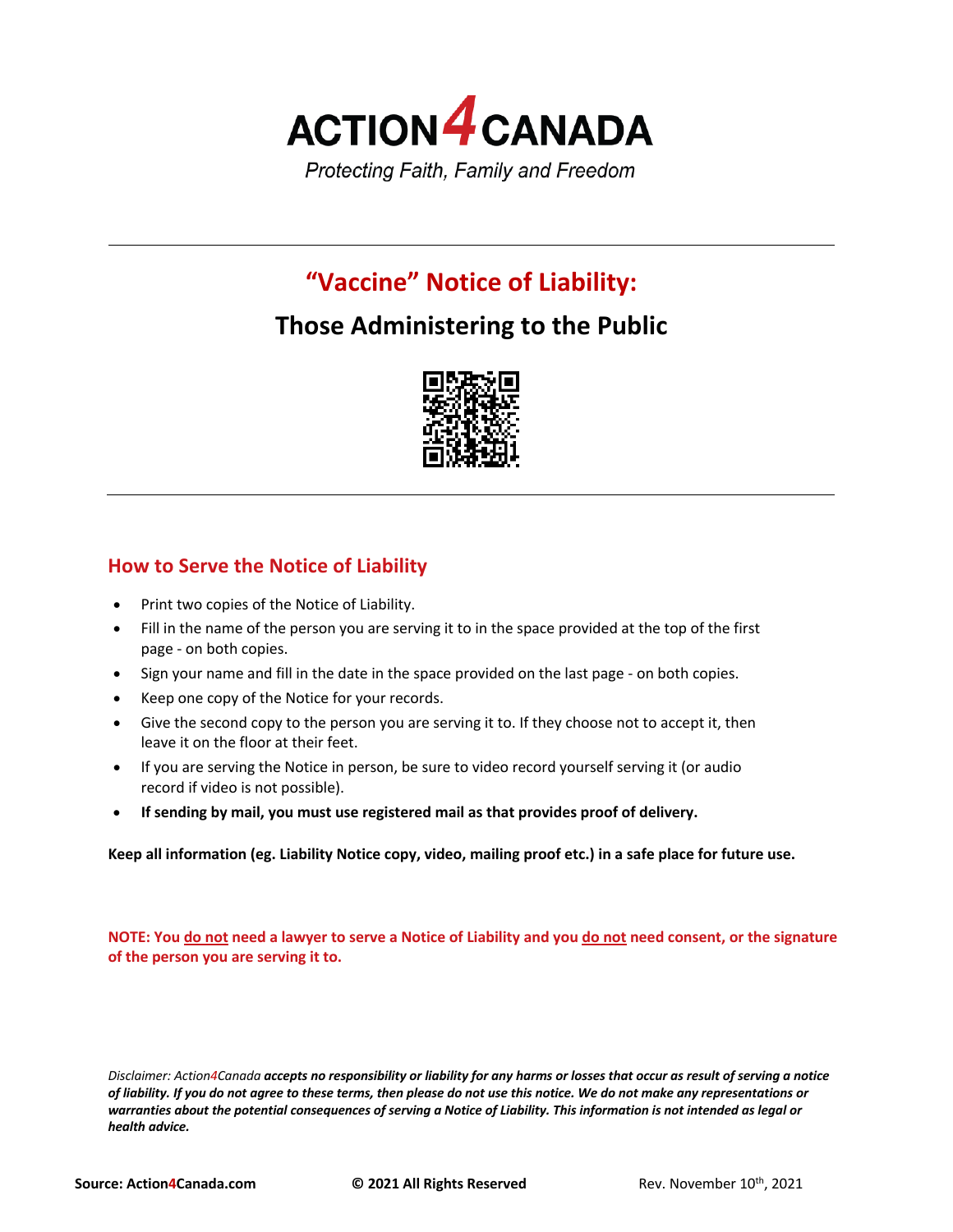## **"Vaccine" Notice of Liability Those Administering to the Public (including Minors) Public Health Nurses/Physicians/Pharmacists/Firefighters, etc**

**Attention:** 

**Re: COVID-19 injections recommended or administered to adults, including minors (under 19 years of age).**

**This is your official and personal Notice of Liability.**

**You are unlawfully practicing medicine by prescribing, recommending, facilitating, advertising, mandating, incentivising, and using coercion to insist citizens, including minors, submit to ANY COVID-19 vaccine including the experimental gene therapy injections for COVID-19, commonly referred to as a "vaccine".**

**Experimental vaccines are only authorized to be used under an official State of Emergency and only if there are no other adequate, approved, or available alternatives. The Federal Government did not enact a State of Emergency for COVID-19 and effective alternatives including Vitamin D, Ivermectin and Hydroxychloroquine have been available from the onset, but their use has been prohibited.**

The emergency measures are based on the claim that we are experiencing a "public health emergency". There is no evidence to substantiate this claim. In fact, the evidence indicates that we are experiencing a rate of infection consistent with a normal influenza season $1$ .

The purported increase in "cases" is a direct consequence of increased testing through the inappropriate use of the PCR instrument to diagnose so-called COVID-19. It has been well established that the PCR test was never designed or intended as a diagnostic tool and is not an acceptable instrument to measure this so-called pandemic. Its inventor, Kary Mullis, has clearly indicated that the PCR testing device was never created to test for coronaviruses<sup>2</sup>. Mullis warns that, "the PCR Test can be used to find almost anything, in anybody. If you can amplify one single molecule, then you can find it because that molecule is nearly in every single person".

Despite this warning, the current PCR test utilization, set at higher amplifications, is producing up to 97% false positives<sup>3</sup>. Therefore, any imposed emergency measures that are based on PCR testing are unwarranted, unscientific, and quite possibly fraudulent. An international consortium of life-science scientists has also detected 10 major scientificflaws at the molecular and methodological level in a 3-peer review of the RTPCR test to detect SARS-CoV-2<sup>4</sup>.

In November 2020, a Portuguese court ruled that PCR tests are unreliable<sup>5</sup>. On December 14, 2020, the WHO admitted the PCR Test has a 'problem' at high amplifications as it detects dead cells from old viruses, giving a false positive<sup>6</sup>.

Feb 16, 2021, BC Health Officer Bonnie Henry, admitted PCR tests are unreliable<sup>7</sup>. On April 8, 2021, the Austrian court ruled the PCR was unsuited for COVID testing<sup>8</sup>. On April 8, 2021, a German Court ruled against PCR testing stating, "the test cannot provide any information on whether a person is infected with an active pathogen or not, because the test cannot distinguish between "dead" matter and living matter"<sup>9</sup>. On May 8, 2021, the Swedish Public Health Agency stopped PCR Testing for the same reason<sup>10</sup>. On May 10<sup>th</sup>, 2021, Manitoba's Chief Microbiologist andLaboratory Specialist, Dr. Jared Bullard testified under cross-examination in a trial before the court of the Queen's Bench in Manitoba, that PCR test results do not verify infectiousness and were never intended to be used to diagnose respiratory illnesses $^{11}$ .

Based on this compelling and factual information, the emergency use of the COVID-19 experimental injections is not required or recommended.

 $\frac{1}{2}$  https://www.bitchute.com/video/nQgq0BxXfZ4f

<sup>2</sup> https://rumble.com/vhu4rz-kary-mullis-inventor-of-the-pcr-test.html

<sup>3</sup> https://academic.oup.com/cid/advance-article/doi/10.1093/cid/ciaa1491/5912603

https://cormandrostenreview.com/report/

<sup>5</sup> https://unitynewsnetwork.co.uk/portuguese-court-rules-pcr-tests-unreliable-quarantines-unlawful-media-blackout/

https://principia-scientific.com/who-finally-admits-covid19-pcr-test-has-a-problem/

https://rumble.com/vhww4d-bc-health-officer-admits-pcr-test-is-unreliable.html

<sup>8</sup> https://greatgameindia.com/austria-court-pcr-test/

<sup>&</sup>lt;sup>9</sup> https://2020news.de/en/sensational-verdict-from-weimar-no-masks-no-distance-no-more-tests-for-pupils/<br><sup>10</sup> https://tennewsites.com/2021/05/syroden stage par tests as asytid10 disensate/

 $\frac{10}{11}$  https://tapnewswire.com/2021/05/sweden-stops-pcr-tests-as-covid19-diagnosis/<br> $\frac{11}{11}$  https://www.jecf.co/Manitoba.chiaf.microbiologist.and laboratory.specialist.56

<sup>11</sup> https://www.jccf.ca/Manitoba-chief-microbiologist-and-laboratory-specialist-56-of-positive-cases-are-not-infectious/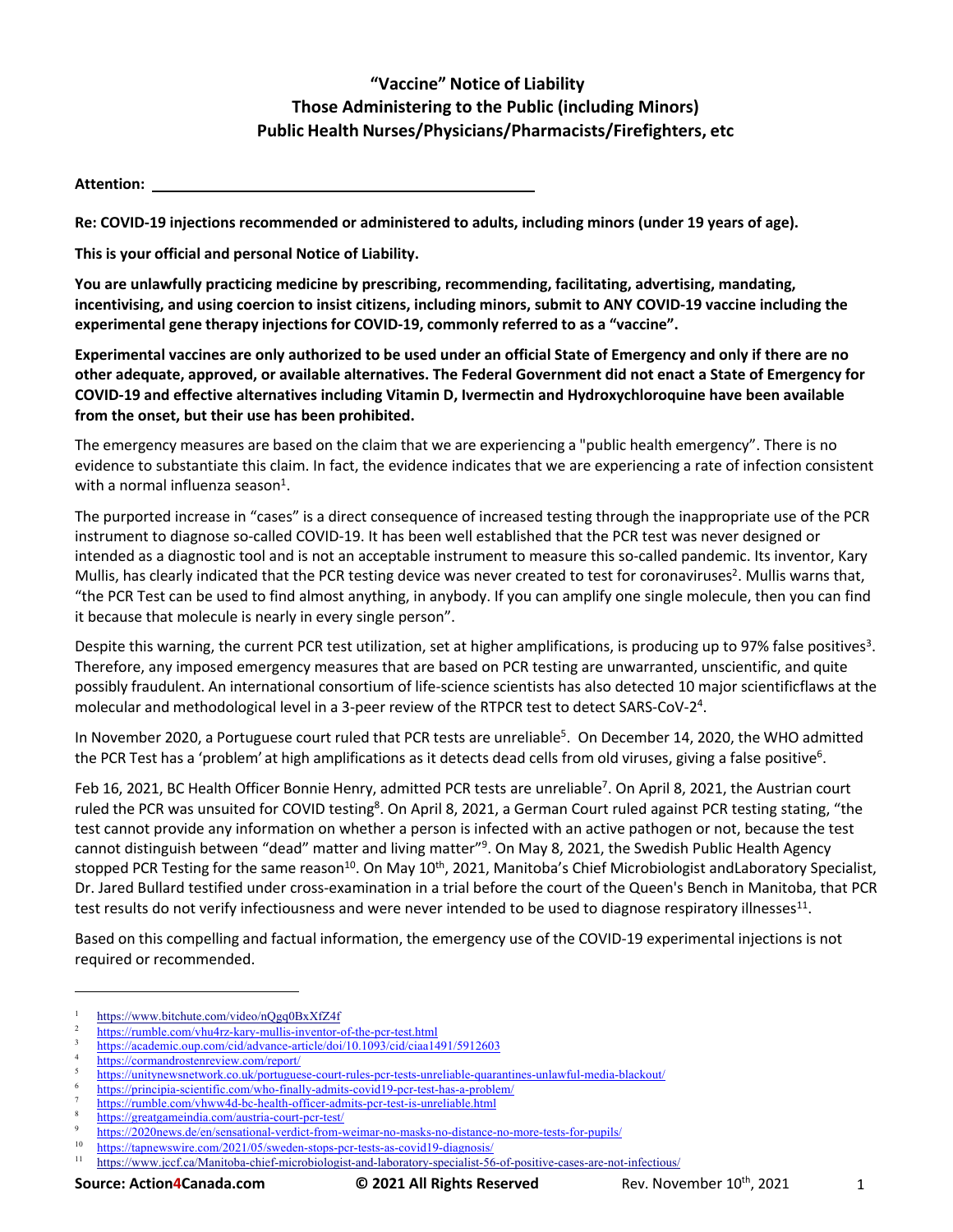#### **Whereas**:

- 1. The Nuremberg Code<sup>12</sup>, to which Canada is a signatory, states that voluntary informed consent is essential before performing medical experiments on human beings. It also confirms that the person involved should have the legal capacity to give consent, without the intervention of any element of force, fraud, deceit, duress, overreaching, or other ulterior form of constraint or coercion; and should have sufficient knowledge and comprehension of the elements of the subject matter involved so as to enable him/her to make an understanding and enlightened decision.This requires, before the acceptance of an affirmative decision by the experiment's subject, that there should be made known to him/her the nature, duration, and purpose of the experiment; the method and means by which it is to be conducted; all inconveniences and hazards reasonable to be expected; and the effects upon his/her health or person which may possibly come from participation in the experiment.
- 2. The treatments being marketed as COVID-19 "vaccines", are still in Phase III clinical trials until 2023<sup>13</sup>, and hence qualify as a medical experiment. People taking these treatments are enrolled as test-subjects and many are unaware that the injections are not actual vaccines as they do not contain a virus but instead an experimental genetherapy.
- 3. Vaccine development is a long, complex process, often lasting 10-15 years<sup>14</sup>. COVID-19 injections have only been in trials for just over a year so there is no long-term safety data available and therefore fully informed consent is not possible.
- 4. No other coronavirus vaccine (i.e., MERS, SARS-1) has ever been approved for market due to antibodydependent enhancement, which results in severe illness and death in animal models<sup>15</sup>.
- 5. Numerous doctors, scientists, and medical experts are issuing dire warnings about the short and long-term effects of COVID-19 injections, including but not limited to, death, blood clots, infertility, miscarriages, Bell's Palsy, cancer, inflammatory conditions, autoimmune disease, early-onset dementia, convulsions, anaphylaxis, inflammation of the heart<sup>16</sup>, and antibody-dependent enhancement leading to death; this includes in children ages 12-17 years old $^{17}$ .

Dr. Byram Bridle, a pro-vaccine Associate Professor of Viral Immunology at the University of Guelph, gives a terrifying warning of the harms of the experimental treatments in a new peer reviewed scientifically published research study<sup>18</sup> on COVID-19 shots. The Spike Protein added to the "vaccine" gets into the blood and circulates throughout the individuals over several days post-vaccination. It then accumulates in the tissues such as the spleen,bone marrow, liver, adrenal glands, testes, and of great concern, it accumulates in high concentrations in the ovaries. Dr. Bridle notes that they "have known for a long time that the Spike Protein is a pathogenic protein, it is a toxin, and can cause damage if it gets into blood circulation". The study confirms the combination is causing clotting, neurological damage, bleeding, heart problems, etc.

There is also a high concentration of the Spike Protein getting into breast milk, and subsequent reports of suckling infants developing bleeding disorders in the gastrointestinal tract. There are further warnings that this injection will render children infertile, and that people who have been vaccinated should NOT donate blood.

6. Minors are at nearly zero percent risk of contracting or transmitting this respiratory illness and are, instead, buffers which help others build their immune system. The overall survival rate of minors is 99.997%<sup>19</sup>. In spite of these facts, the government is pushing the experimental treatment with the tragic outcome of a high incidence of injury and death;

- <sup>14</sup> https://www.historyofvaccines.org/content/articles/vaccine-development-testing-and-regulation<br> $\frac{15}{12}$  https://www.historyofvaccines.org/dai/6.11/10.1000/01645515.2016.1177600
- <sup>15</sup> https://www.tandfonline.com/doi/full/10.1080/21645515.2016.1177688<br><sup>16</sup> https://www.theograpeticut.com/naug/corporations/competitive on figure

- 17 https://childrenshealthdefense.org/defender/vaers-data-reports-injuries-12-to-17-year-olds-more-than-triple/<br>18 https://childrenshealthdefense.org/defender/vaers-data-reports-injuries-12-to-17-year-olds-more-than-triple
- $\frac{18}{19}$  https://omny.fm/shows/on-point-with-alex-pierson/new-peer-reviewed-study-on-covid-19-vaccines-sugge<br>bttps://online.org/lin.com/inblu/utbs/mobile/index.html?s=08%20.(pg.0) https://online.anyflip.com/inblw/ufbs/mobile/index.html?s=08%20 (pg. 9)

<sup>&</sup>lt;sup>12</sup> https://media.tghn.org/medialibrary/2011/04/BMJ\_No\_7070\_Volume\_313\_The\_Nuremberg\_Code.pdf<br><sup>13</sup> https://pliniaaltijsla.gav/at2/abou/NCT042697292tamn=NCT04269729.edgavir=2.egg/lrg1

 $13$  https://clinicaltrials.gov/ct2/show/NCT04368728?term=NCT04368728&draw=2&rank=1

<sup>16</sup> https://www.nbcconnecticut.com/news/coronavirus/connecticut-confirms-at-least-18-cases-of-apparent-heart-problems-in-young- people-after-covid-19 vaccination/2494534/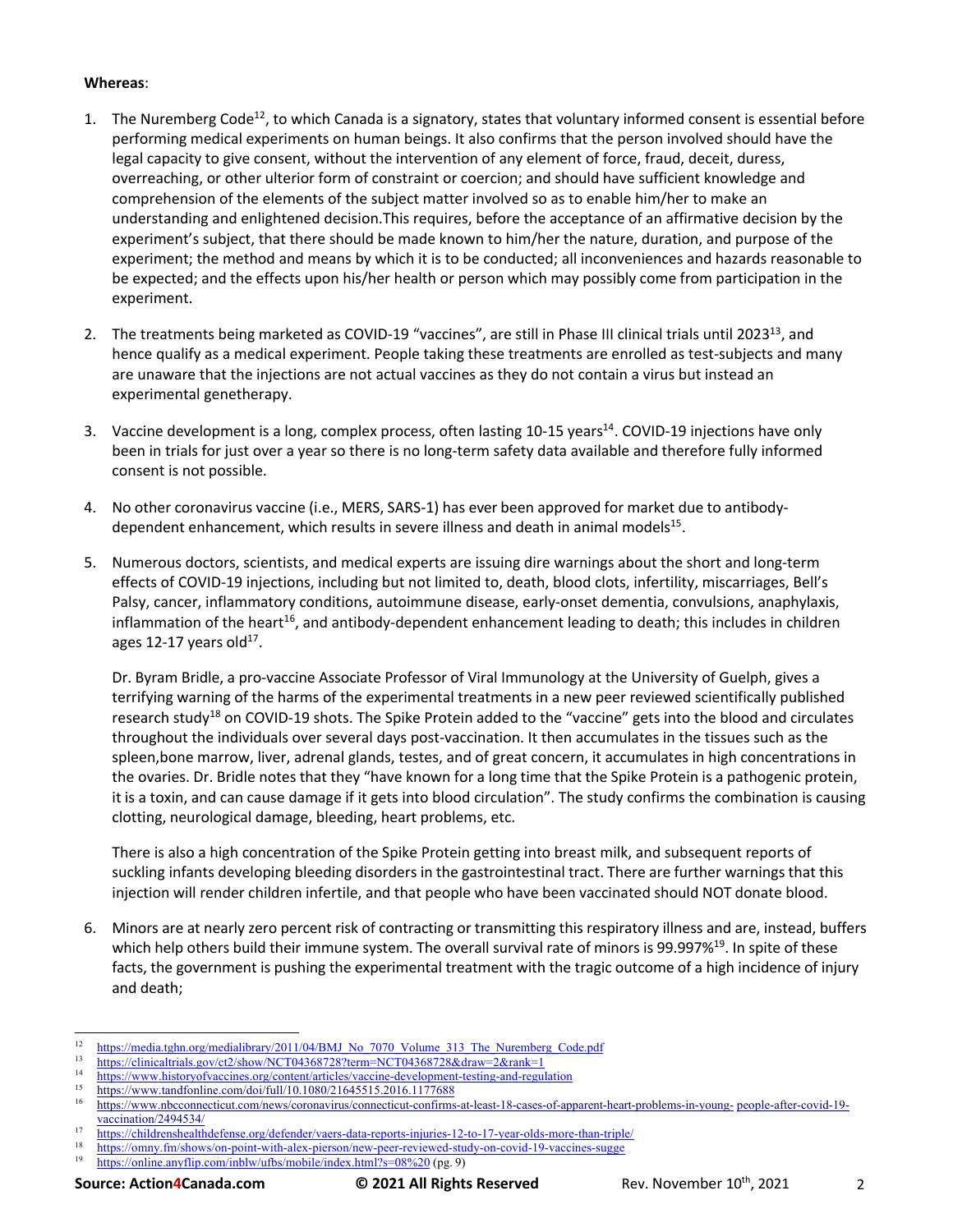7. According to Health Canada's Summary Basis of Decision<sup>20</sup>, updated May 20, 2021, the trials have not proven that the COVID-19 treatments prevent infection or transmission. The Summary also reports that both Moderna and Pfizer identified that there are six areas of missing (limited/no clinical data) information: "use in paediatric (age 0-18)", "use in pregnant and breastfeeding women", "long-term safety", "long-term efficacy" including "real-world use", "safety and immunogenicity in subjects with immune-suppression", and concomitant administration of non- COVID vaccines".

Under the Risk Management plan section of the Summary Basis of Decision, it includes a statement based on clinical and non-clinical studies that "one important potential risk was identified being vaccine-associated enhanced disease, including VAERD (vaccine-associated enhanced respiratory disease)". In other words, the shot increases the risk of disease and side-effects, and weakens immunity toward future SARS related illness.

In an article titled "Vaccination against SARS-CoV-2 and disease enhancement – knowns and unknowns" published on NCBI they specifically state: "The possibility of vaccine-induced disease enhancement after vaccination against SARS-CoV-2 has been flagged as a potential safety concern that requires particular attention by the scientific community, including the World Health Organization (WHO), the Coalition for Epidemic Preparedness Innovations (CEPI) and the International Coalition of Medicines Regulatory Authorities (ICMRA)"<sup>21</sup>.

8. As reported to the Vaccine Adverse Events Reporting System (VAERS) in the United States, there have been more deaths from the COVID-19 injections in five months (Dec. 2020 – May 2021) than deaths recorded in the last 23 years from all vaccines combined<sup>22</sup>. It is further reported that only one percent of vaccine injuries are reported to VAERS<sup>23</sup>, compounded by delays in uploading the adverse events to the VAERS database<sup>24</sup>.

On November 5, 2021, VAERS data release for the period December 14, 2020 to October 29, 2021, showed 856,919 adverse events reports following COVID-19 injections, including 18,078 deaths and 131,027 serious injuries. Of that total, 1,320 adverse injury reports were of miscarriage or premature birth; 3,090 reported cases of Bell's Palsy; 2,070 reports of serious anaphylaxis; 10,686 reports of blood clotting disorders; and 3,030 cases of myocarditis and pericarditis<sup>25</sup>.

Dr. McCullough, a highly cited COVID doctor, came to the stunning conclusion that the government was "...scrubbing unprecedented numbers of injection-related-deaths". He further added, "...with a typical new drug at about five deaths, unexplained deaths, we get a black-box warning, your listeners would see it on TV, saying it may cause death. And then at about 50 deaths it's pulled off the market"<sup>26</sup>.

9. Canada's Adverse Events Following Immunization (AEFI) is a passive reporting system and is not widely promoted to the public, and is extremely time-consuming for physicians to use hence, many adverse events are going unreported there.

### 10. **Safe and effective treatments and preventive measures already exist for COVID-19 yet the government is prohibiting their use27 28.**

Children have already been exposed to unprecedented amounts of fear, instability, shaming, psychological trauma, and segregation through the COVID-19 measures and are therefore even more susceptible to being influenced by those in authority than their developmental stage would usually entail.

<sup>&</sup>lt;sup>20</sup> https://action4canada.com/wp-content/uploads/Summary-Basis-of-Decision-COVID-19-Vaccine-Moderna-Health-Canada.pdf<br><sup>21</sup> https://www.ncbi.nlm.nih.gov/pmc/articles/PMC7566857/<br><sup>22</sup> https://www.ncbi.nlm.nih.gov/pmc/articl

<sup>22</sup> https://vaccineimpact.com/2021/CDC-death-toll-following-experimental-cOvid-injections-now-at-4863-more-than-23-previous-years-of-recorded-vaccinedeaths-according-to-vaers/

<sup>&</sup>lt;sup>23</sup><br><sup>24</sup> https://www.lewrockwell.com/2019/10/no\_author/harvard-medical-school-professors-uncover-a-hard-to-swallow-truth-about-vaccines/<br><sup>24</sup> https://www.lewrockwell.com/2019\_margharakines/procedus\_margharakineshtml

<sup>&</sup>lt;sup>24</sup> https://www.cdc.gov/coronavirus/2019-ncov/vaccines/reporting-vaccinations.html<br>25 https://thildrenate.ith.d.f.gov.gov/defender/vaccines/reporting-vaccinations.html

 $^{25}$  https://childrenshealthdefense.org/defender/vaers-cdc-adverse-events-deaths-covid-vaccines/<br> $^{26}$  https://cohebnesen.gom/001/04/20/bighly-gited equid-deater genes to stunning conglusion

<sup>26</sup> https://leohohmann.com/2021/04/30/highly-cited-covid-doctor-comes-to-stunning-conclusion-govt-scrubbing-unprecedented-numbers-of-injection-relateddeaths/

<sup>&</sup>lt;sup>27</sup><br><sup>27</sup> https://www.washingtonexaminer.com/news/study-finds-84-fewer-hospitalizations-for-patients-treated-with-controversial-drug-hydroxychloroquine<br><sup>28</sup> https://alathonows.com/2021/05/26/five-recortly-mphiched-gordomiz

<sup>28</sup> https://alethonews.com/2021/05/26/five-recently-published-randomized-controlled-trials-confirm-major-statistically-significant-benefits-of-ivermectinagainst-covid-19/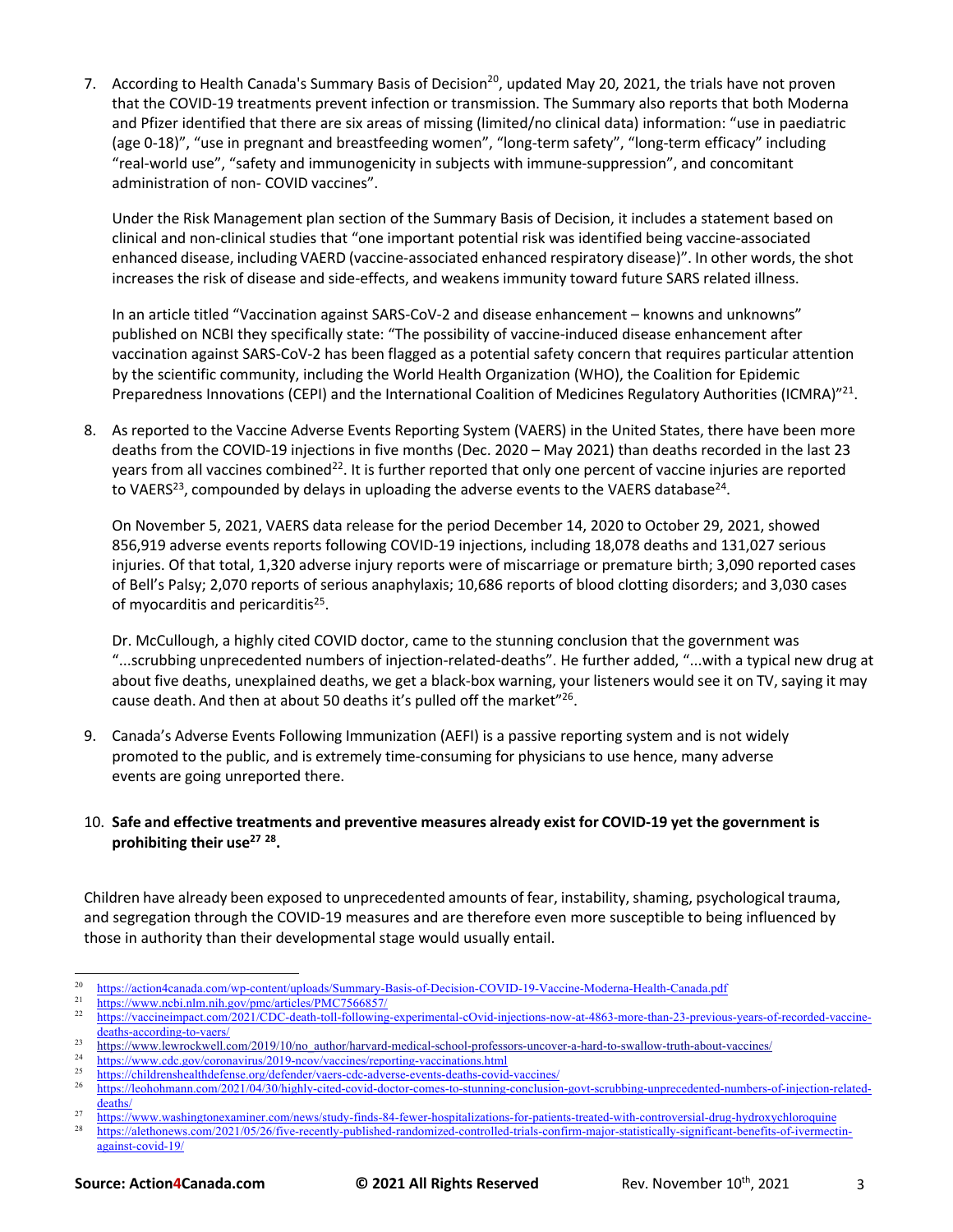Schools include vaccine and COVID-19 "vaccine" curriculum, which is biased, prejudicial, and is a form of undue influence on any minor child. The curriculum excludes full disclosure of the growing risks (adverse reactions and death) of the experimental treatments, and the emerging evidence that the shots do not provide protection, as claimed. Informed consent with FULL disclosure is mandatory and yet, due to lack of research data, "full" disclosure cannot be provided.

Under the *Crimes Against Humanity and War Crimes Act of Canada29*, a crime against humanity means, among other things: murder, any other inhumane act or omission that is committed against any civilian population or any identifiable group and that, at the time and in the place of its commission, constitutes a crime against humanity according to customary international law, conventional international law, or by virtue of its being criminal according to the general principles of law are recognized by the community of nations, whether or not it constitutes a contravention of the law inforce at the time and in the place of its commission. The *Act* also confirms that every person who conspires or attempts to commit, **is an accessory after the fact**, in relation to, or councils in relation to, a crime against humanity, is guilty of an offence and liable to imprisonment for life.

Under sections 265 and 266 of the *Criminal Code of Canada*30, a person commits an assault when, without the consentof another person, he applies force intentionally to that other person, directly or indirectly. Everyone who commits an assault is guilty of an indictable offence and liable to imprisonment for a term not exceeding five years, or an offence punishable on summary conviction.

Based on the *Genetic Non-Discrimination Act, Bill S-20131*, it is an indictable offence to force anyone to take an DNA/RNA test or deny any service, employment, or education opportunity to anyone who refuses to take such a test. The punishment is a fine not exceeding \$1,000,000 or imprisonment for a term not exceeding five years, or both.

It is a further violation of the Canadian Criminal Code,<sup>32</sup> to endanger the life of another person. Sections 216, 217, 217.1 and 221.

### **Duty of persons undertaking acts dangerous to life**

**Sec. 216:** Everyone who undertakes to administer surgical or medical treatment to another person or to do any other lawful act that may endanger the life of another person is, except in cases of necessity, under a legal duty to have and to use reasonable knowledge, skill and care in so doing.

R.S., c. C-34, s. 198

### **Duty of persons undertaking acts**

**Sec. 217:** Everyone who undertakes to do an act is under a legal duty to do it if an omission to do the act is or may be dangerous to life.

#### **Duty of persons directing work**

**Sec. 217.1:** Everyone who undertakes, or has the authority, to direct how another person does work or performs a task is under a legal duty to take reasonable steps to prevent bodily harm to that person, or any other person, arising from that work or task.

#### **Causing bodily harm by criminal negligence**

**Sec. 221**: Every person who by criminal negligence causes bodily harm to another person is guilty of (a) an indictable offence and liable to imprisonment for a term of not more than 10 years; or, (b) an offence punishable on summary conviction.

<sup>&</sup>lt;sup>29</sup> https://laws-lois.justice.gc.ca/eng/acts/c-45.9/page-1.html<br> $\frac{30}{2}$  https://laws.lois.justice.ge.ge/ang/acte/e 46/page-57.html

 $\frac{30}{100}$  https://laws-lois.justice.gc.ca/eng/acts/c-46/page-57.html#docCont

 $\frac{31}{32}$  https://www.parl.ca/DocumentViewer/en/42-1/bill/S-201/royal-assent <sup>32</sup> https://laws-lois.justice.gc.ca/eng/acts/c-46/page-51.html#docCont